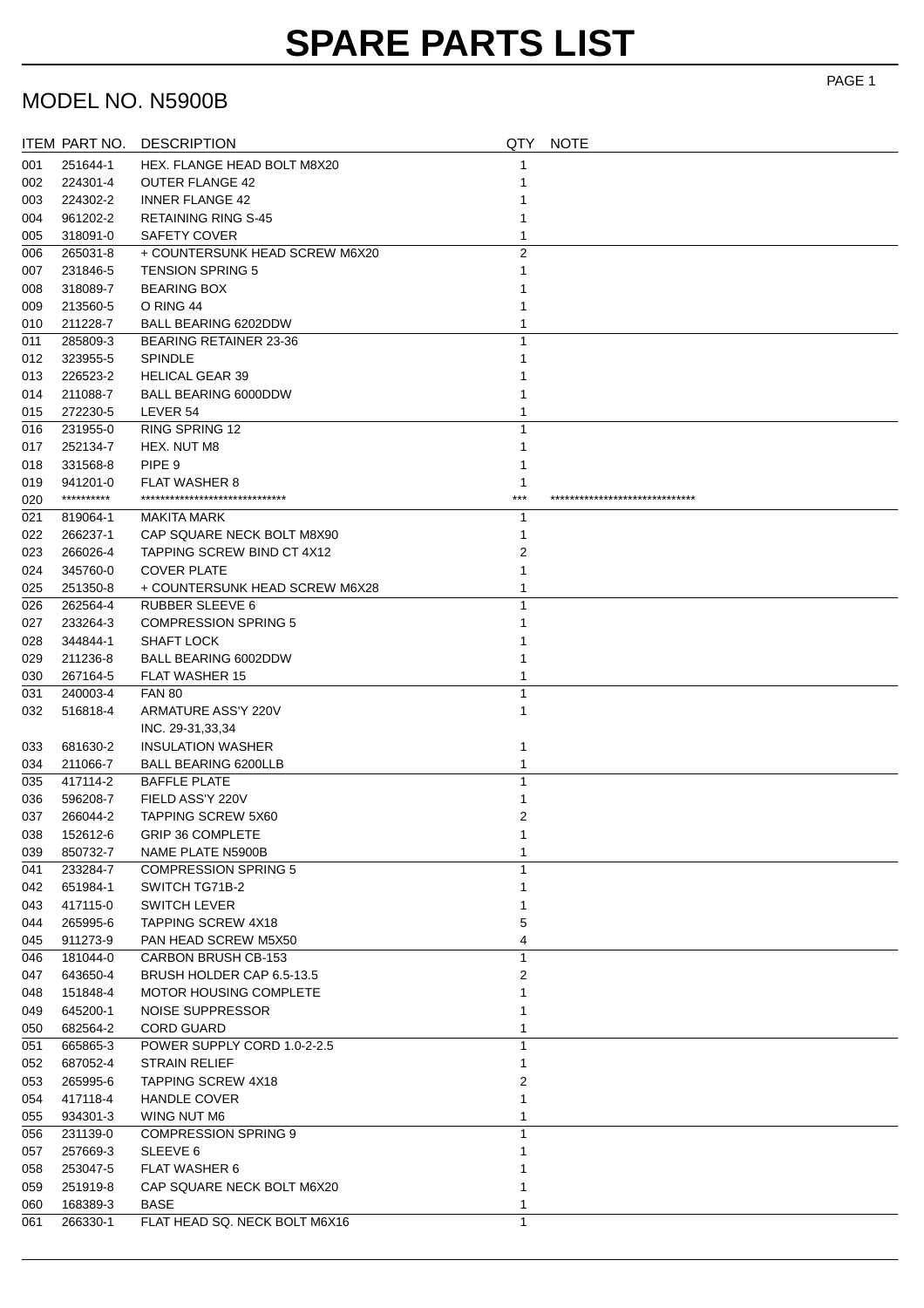# **SPARE PARTS LIST**

#### MODEL NO. N5900B

|     | ITEM PART NO. | <b>DESCRIPTION</b>        | QTY | <b>NOTE</b> |
|-----|---------------|---------------------------|-----|-------------|
| 062 | 251221-9      | + PAN HEAD SCREW M6       |     |             |
| 063 | 924306-1      | WING BOLT M6X10           |     |             |
| 064 | 253047-5      | <b>FLAT WASHER 6</b>      |     |             |
| 065 | 942151-2      | <b>SPRING WASHER 6</b>    |     |             |
| 066 | 934301-3      | WING NUT M6               |     |             |
| 067 | 252014-7      | HEX. LOCK NUT M6-10       |     |             |
| A01 | 164367-1      | <b>GUIDE RULE</b>         |     |             |
| A02 | 782016-4      | OFFSET WRENCH 13          |     |             |
| A03 | A-89866       | TCT SAW BLADE 235X30X20T  |     |             |
| A04 | 193068-4      | <b>JOINT SET</b>          |     |             |
| E01 | 417117-6      | <b>LOCK-OFF BUTTON</b>    |     |             |
| E02 | 415437-2      | ROLLER PIN 6              |     |             |
| E03 | 415438-0      | ROLLER 20                 |     |             |
| E04 | 345759-5      | LEVER 98                  |     |             |
| E05 | 231847-3      | <b>TENSION SPRING 6</b>   |     |             |
| E06 | 911123-8      | PAN HEAD SCREW M4X14      |     |             |
| E07 | 419643-1      | <b>SPRING HOLDER</b>      |     |             |
| E08 | 266192-7      | <b>TAPPING SCREW 4X14</b> |     |             |

PAGE 2